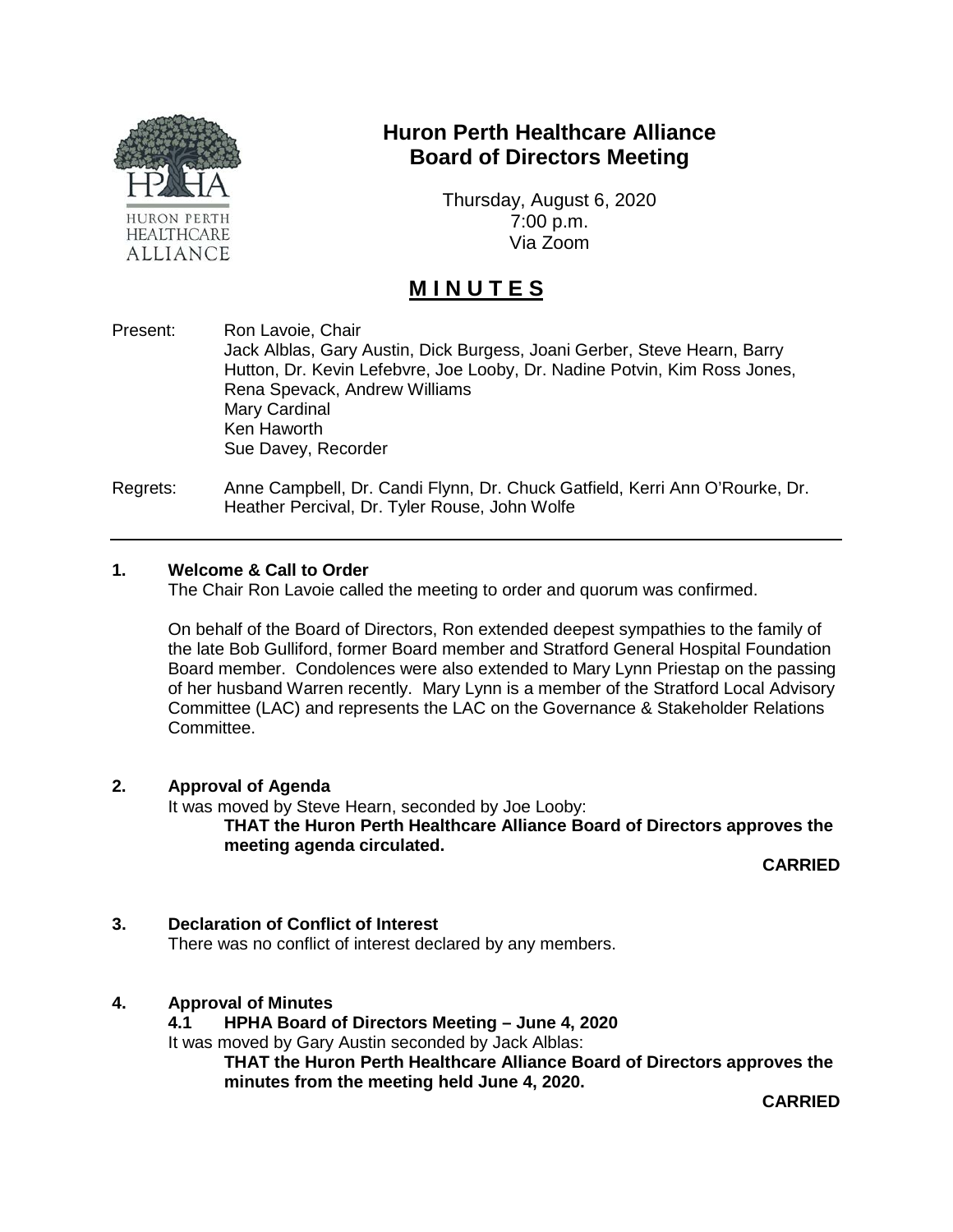# **4.2 HPHA Board Organizational Meeting – June 18, 2020**

It was moved by Dick Burgess, seconded by Rena Spevack:

**THAT the Huron Perth Healthcare Alliance Board of Directors approves the June 18, 2020 Organizational Meeting minutes.**

**CARRIED**

# **5. Patient Experience Report**

Andrew Williams presented the Patient Experience Report highlighting positive patient experiences and outcomes from Transition Rounds at the Clinton Site.

Andrew shared an email he received from a family thanking the team for the care they provided to their father who subsequently passed away, recognizing the importance of compassion regardless of the situation and outcome.

## **6. Focussed Discussion**

## **2020/2021 Commitments to Our Communities**

Andrew Williams presented the 2020/2021 Commitments to Our Communities, the third year of our three-year plan. He highlighted the six objectives and indicators, noting that milestones are set and reported for each quarter through the Board sub-committees. Over the course of 2020/2021, planning with be done to develop the next three-year plan.

## PEOPLE

*Objective: Right patient in the right location with the right care provider Indicator: Develop action plans for confirmed recommendations, including implementing quick wins and engaging appropriate OHT partners by March 31, 2021*

- Final report has been developed to include environmental scan and recommendations with plans to identify quick wins.
- Opportunities to be explored to improve patient flow and develop strategies to advance internally and externally with system partners.

#### *Objective: Focus on Culture and Wellness*

*Indicator: Develop action plans for the implementation of 2020/2021 HPHA Wellness Framework initiatives, including implementing quick wins by March 31, 2021*

- Wellness Framework developed and presented to Board in March 2020.
- Plans to implement priorities within the Framework.
- Priority area of focus is dealing with internal and external stress.
- New initiatives to be launched include a peer support program.

#### PERFORMANCE

#### *Objective: Improve Inpatient Bed Flow*

*Indicator: Leverage technology to increase awareness of patient flow challenges and evaluate to determine effectiveness of practice change regarding documentation of Estimated Date of Discharge and confirmed discharges by March 31, 2021*

- Mandatory Quality Improvement Plan change plan.
- Supports the initiative "*Right patient in the right location with the right care provider"*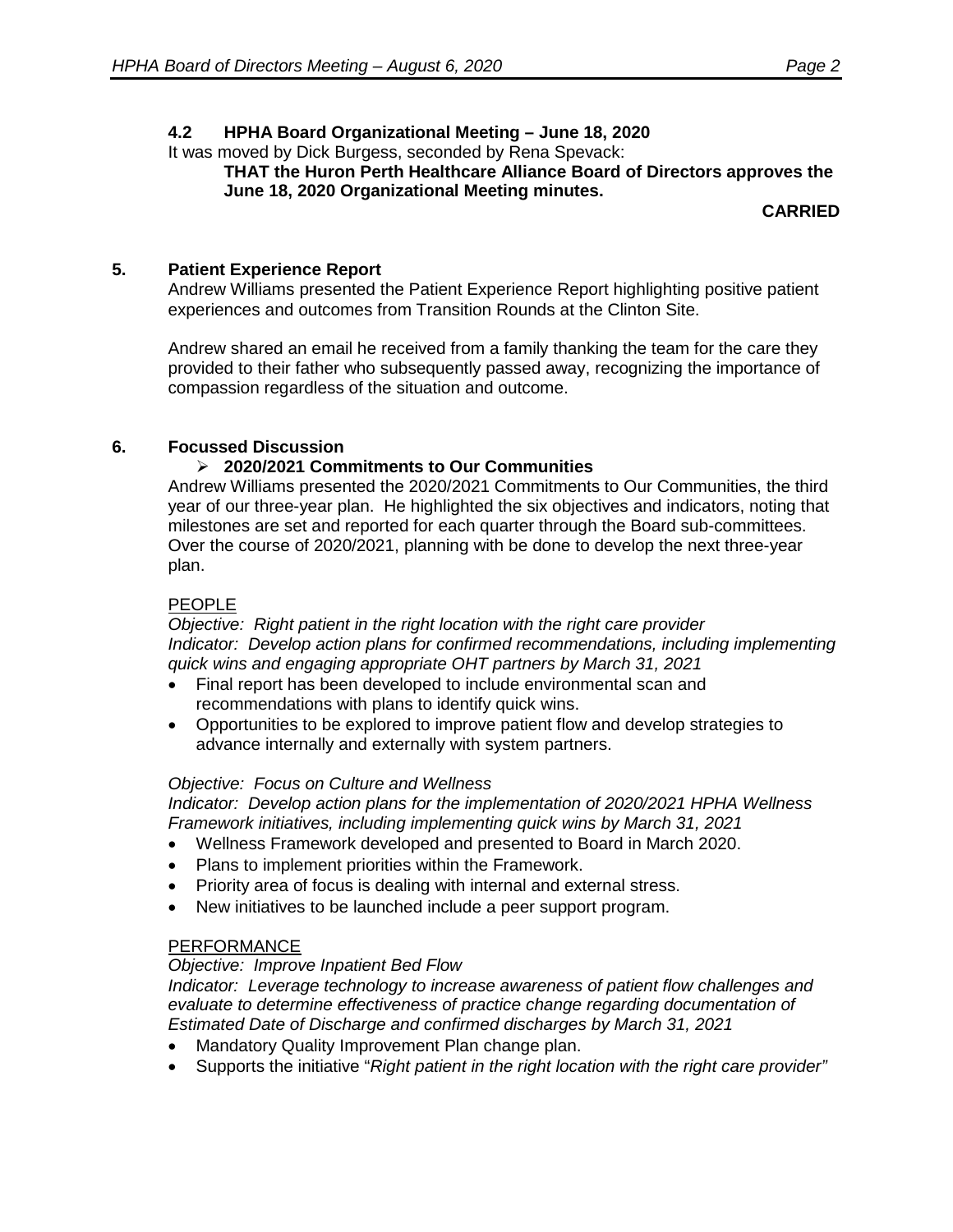#### *Objective: Workplace Violence Prevention*

*Indicator: Increase awareness of responsive behaviours and implement best practice strategies for staff of the Huron Perth Sub Region Accreditation Team partners in collaboration with Alzheimer Society of Huron and Perth County by March 31, 2021*

- Mandatory Quality Improvement Plan Indicator for 2020/2021
- Supports staff safety and collaborative responsive behaviour training along with accreditation partners

#### *Objective: Ramp-up and Ramp-down Framework*

*Indicator: Development of framework to re-introduce services and ramp-down as required, in alignment with Ministry of Health directions by December 3,1 2020*

- Develop framework to adjust services ramp-up and ramp-down.
- Following Ministry direction to ensure 10% capacity.
- Plans include consideration of whether services need to be provided in hospital (i.e. clinics) and/or whether service can be provided virtually.
- Ramp-down plans will include taking precautions while not totally closing down.

## **PARTNERSHIPS**

*Objective: Implementation of Huron Perth and Area Ontario Health Team Indicator: Advance integration around OHT priority populations and develop OHT-wide Infection Prevention and Control Program by March 31, 2021*

- Huron Perth and Area Ontario Health Team will work through with recommendations to come forward to partner boards for endorsement.
- IPAC survey was conducted with the intent to focus on capitalizing on standardizing practices and policies across Huron Perth and augment resources.
- COVID lessons learned survey was conducted to look identify gaps and opportunities to work together to respond to the pandemic.

# **7. Administration Reports**

# **7.1 Chief Nursing Executive**

# Deferred.

# **7.2 President & Chief Executive Officer**

Andrew Williams presented his circulated report for informational purposes. He noted the operational priority to work with our primary care partners to develop strategies to address the shortage of primary care providers in Huron Perth and improve access for the approximately 1700 people in Huron Perth that do not have a family physician or have a family physician that is hours away. This will help reduce the strain on the two Huron Perth Healthcare Alliance (HPHA) Nurse Practitioners who are following upwards of 400 patients, the HPHA Emergency Departments and our Internists. Andrew, Dr. Lefebvre and Laurie Roberts will be meeting over the next month or so with the Family Health Team leads in Stratford, the community with the highest number of unattached patients, to develop an initial plan to meet the needs of our communities.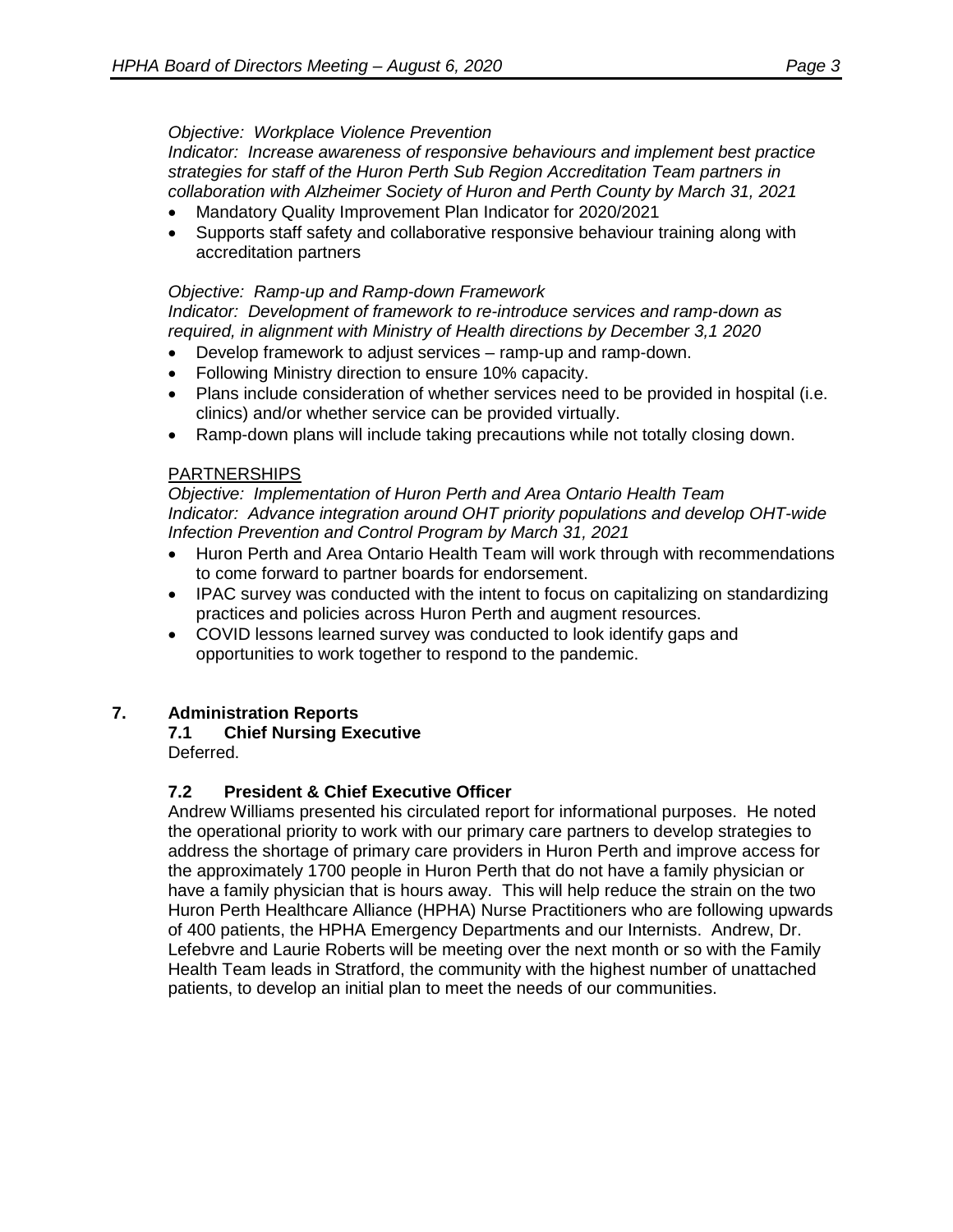# **7.3 Alliance Chief of Staff**

Dr. Lefebvre reported that a regional policy for COVID-19 screening for surgical patients has recently been approved and will be implemented at all hospitals in the South West Local Integration Network area.

## **8. Governance**

#### **8.1.1 Governance & Stakeholder Relations Committee**

The Committee met on July  $28<sup>th</sup>$  and Steve Hearn presented the report pre-circulated. The Committee will be undertaking a review of the Terms of Reference for each Board Committee, specifically looking at incorporating community members with specific skill sets to each committee.

The Governance & Stakeholder Relations Committee will oversee and recommend the Huron Perth & Area Ontario Health Team plans and priorities to the Board and this was added to both the Committee and Board Work Plan. The Board Work Plan was attached to the highlights.

It was moved by Steve Hearn, seconded by Joe Looby:

#### **THAT the Huron Perth Healthcare Alliance Board of Directors approve the Board Work Plan for 2020/2021.**

**CARRIED**

## **8.1.2 Local Advisory Committees**

#### Clinton Public Hospital

Dick Burgess presented the report from the meeting held on June  $23<sup>rd</sup>$  for informational purposes. Unfortunately, the 2020 Gala which is the major fundraising event for the hospital, has been cancelled which is disappointing and he commended and recognized the efforts of those involved in the planning this event. Dick welcomed Dr. Candi Flynn and Dr. Nadine Potvin as Site Co-Chiefs, who commenced their roles on July 1, 2020.

#### **St. Marys Memorial Hospital**

The St. Marys Local Advisory Committee met on June  $23<sup>rd</sup>$  and the report was presented by Kim Ross Jones for informational purposes. She highlighted the efforts of the staff and physicians who have been dealing with COVID-19, and recognized the community support they have received during this time. The St. Marys Healthcare Foundation's annual golf tournament is being held on September 10, 2020.

Andrew Williams reported that the St. Marys Healthcare Foundation recently experienced a cyber attack data breach with their Blackbaud fundraising software that uses a cloud server. This has been handled well, there are no concerns, and our insurer was notified. It was noted that the Clinton, Seaforth and Stratford Foundations also use Blackbaud but were not affected as their data resides on a local server.

#### **Seaforth Community Hospital**

The Seaforth Local Advisory Committee met on June 22<sup>nd</sup> and the report was circulated for informational purposes.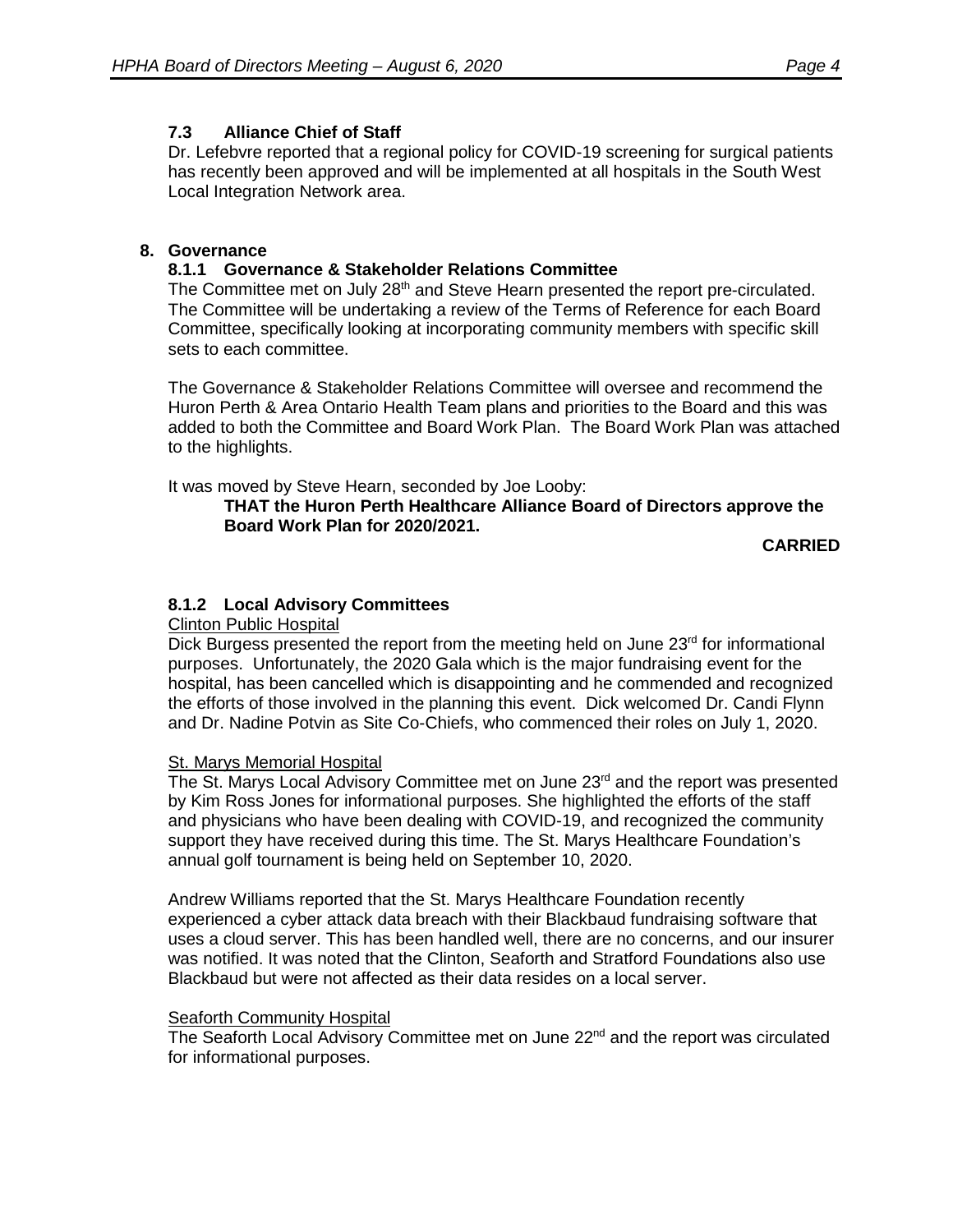#### Stratford General Hospital

Rena Spevack presented the detailed report from the meeting held June  $23<sup>rd</sup>$  for informational purposes. She highlighted that Facilities Management Projects are slowly starting up and although the Volunteers of Stratford General Hospital have not been active, they are working on a phased approach and staff are eagerly awaiting their safe reintroduction as services ramp up.

# **8.1.3 Medical Advisory Committee**

Dr. Lefebvre presented highlights from the meetings held on June  $25<sup>th</sup>$  and the reports were pre-circulated for informational purposes. He shared an update on COVID Assessment Centre planning for two sites, reporting that Stratford is up and running while Seaforth is planned but has not been implemented due to low testing numbers. Physicians are no longer involved and based on presenting symptoms, individuals may be referred to the Emergency Department. A medical directive has been put in place to allow staff to contact individuals with negative results while Public Health follows up with positive results and contact tracing.

#### **8.1.4 Quality Committee**

The Quality Committee met on July 27<sup>th</sup> and Rena Spevack presented the meeting summary pre-circulated for information. She noted that the Huron Perth Healthcare Alliance submitted the 2020/2021 Quality Improvement Plan by April 1<sup>st</sup>, although the deadline was extended due to COVID, and has not received feedback from Health Quality Ontario regarding it.

#### **8.1.5 Resources & Audit Committee**

Joe Looby presented highlights from the meeting held on July 30<sup>th</sup>. The Committee received the Fiscal Health update to include the 2020/2021 Operating Plan and Quarter 1 results, and a report on Workplace Health. Details are included in the summary precirculated.

It was moved by Joe Looby, seconded by Steve Hearn:

**THAT the Huron Perth Healthcare Alliance Board of Directors approves the 2020/2021 Operating Plan and associated reports.**

**CARRIED**

It was moved by Joe Looby, seconded by Steve Hearn:

#### **THAT the Huron Perth Healthcare Alliance Board of Directors approves the year-end June 30, 2020 financial statements and associated reports. CARRIED**

Ken Haworth reported the significant COVID financial impact to date, mainly related to staffing and PPE expenditures, and details are outlined in the report. Expenses are being submitted monthly to the Ministry for consideration to be reimbursed and no funds have flowed to HPHA at this point. Lost revenue, projected at about \$500K for Quarter 1, is not recognized at the moment although the Ontario Hospital Association continues to advocate on behalf of hospitals to have this included.

#### **8.1.6 Huron Perth & Area Ontario Health Team Update**

Andrew Williams provided an update on Ontario Health Teams (OHT) noting that activity has ramped up provincially over the past few weeks. This includes the announcement of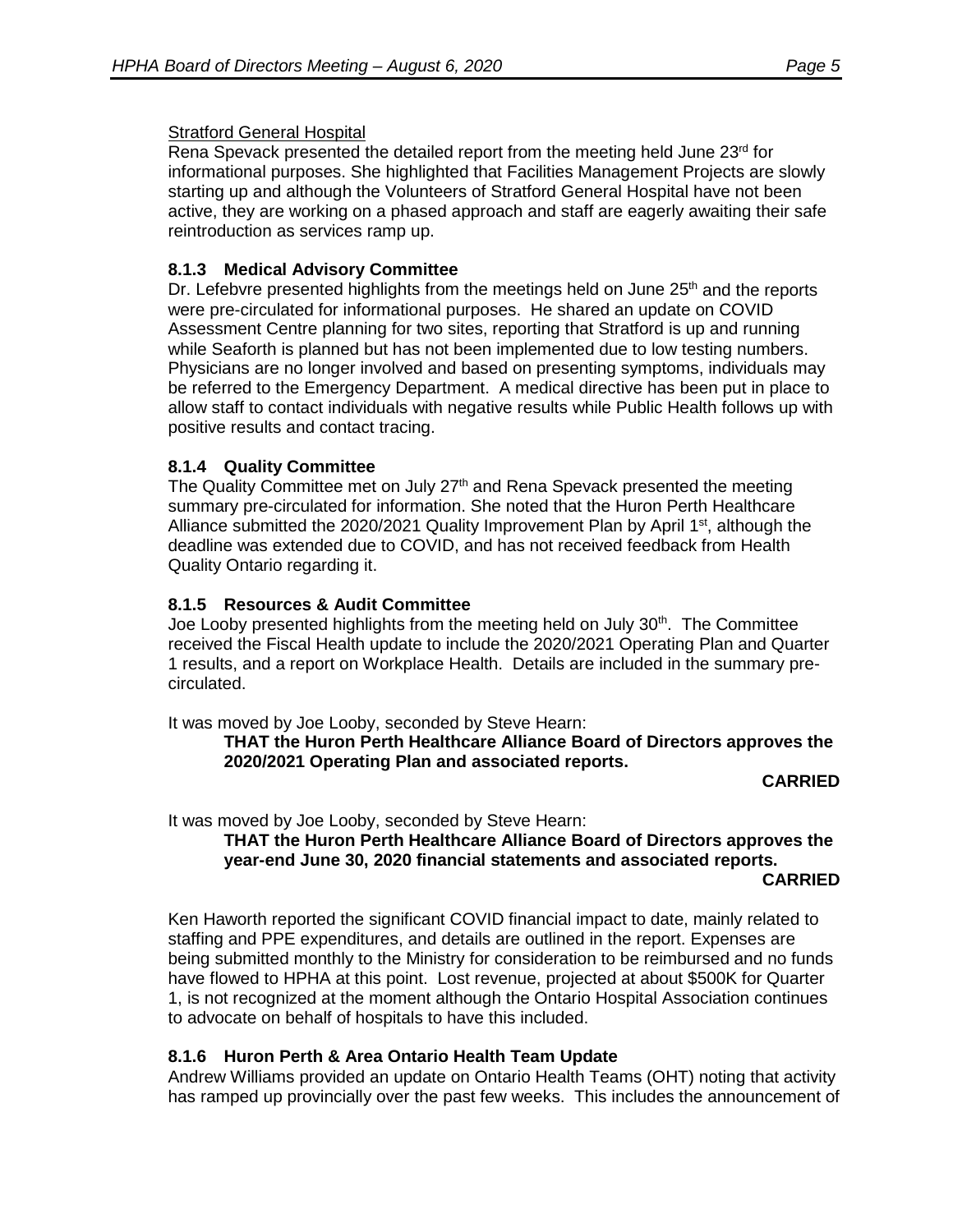five new OHTs, including the Western Ontario Health Team out of London, and 17 more teams have been invited to submit full applications, including teams in the sub-regions of Grey Bruce, Oxford and Elgin within the South West Local Health Integration Network area. The Government has committed to \$750K annualized funding for each approved OHT for two years for implementation and this includes the submission of attestations regarding decision-making and adhering to all expectations. Throughout the pandemic, the Huron Perth & Area OHT (HPA-OHT) continued to meet to share sector updates and the government is interested in leveraging OHTs in coordinating the pandemic and the potential "wave 2". The HPA-OHT Implementation Committee is meeting and overseeing the work of the priority population working groups, and will oversee the formation of the Planning and Priority Setting Committee who will help set priorities for endorsement by the HPA-OHT partner boards. The HPA-OHT Physician Advisory Council and Digital Advisory Group have been formed and are meeting regularly.

#### **9. Other Business**

#### **9.1 HPHA COVID-19 Update**

COVID-19 has been touched on throughout the meeting and Andrew Williams provided further updates. The Huron Perth Healthcare Alliance's (HPHA) top priority is safety and has implemented and put protocols in place for universal masking for all patients, families, caregivers, staff and physicians. Andrew shared that HPHA has been challenged by those who refuse to wear a mask so are not permitted to enter the hospital. Although some are claiming medical reasons for not being able to wear a mask, Dr. Lefebvre confirmed that that there are no medical indications preventing people from wearing a mask.

Andrew noted that two surveys have been conducted by the Huron Perth & Area Ontario Health Team – one on COVID-19 lessons learned and one on Infection Prevention and Control. Both are being done to look at regional opportunities from a systems perspective to allow us to better respond to the pandemic.

Regarding the HPHA Assessment Centres that Dr. Lefebvre reported on earlier in the meeting, six new Registered Practice Nurses were recruited to support them but will be redeployed elsewhere until needed. At this time, Huron and Perth counties are well served by the current Centres in place to include Goderich, Grand Bend, Listowel and Stratford.

On behalf of the Board of Directors, Ron Lavoie extended kudos to the HPHA staff that stepped up and were redeployed to support 7 long-term care homes during the pandemic.

# **10. In-Camera Session**

**10.1 Motion to Move to In-Camera Session**

It was moved by Steve Hearn, seconded by Kim Ross Jones:

**THAT the Huron Perth Healthcare Alliance move in-camera at 7:28 p.m.**

**CARRIED**